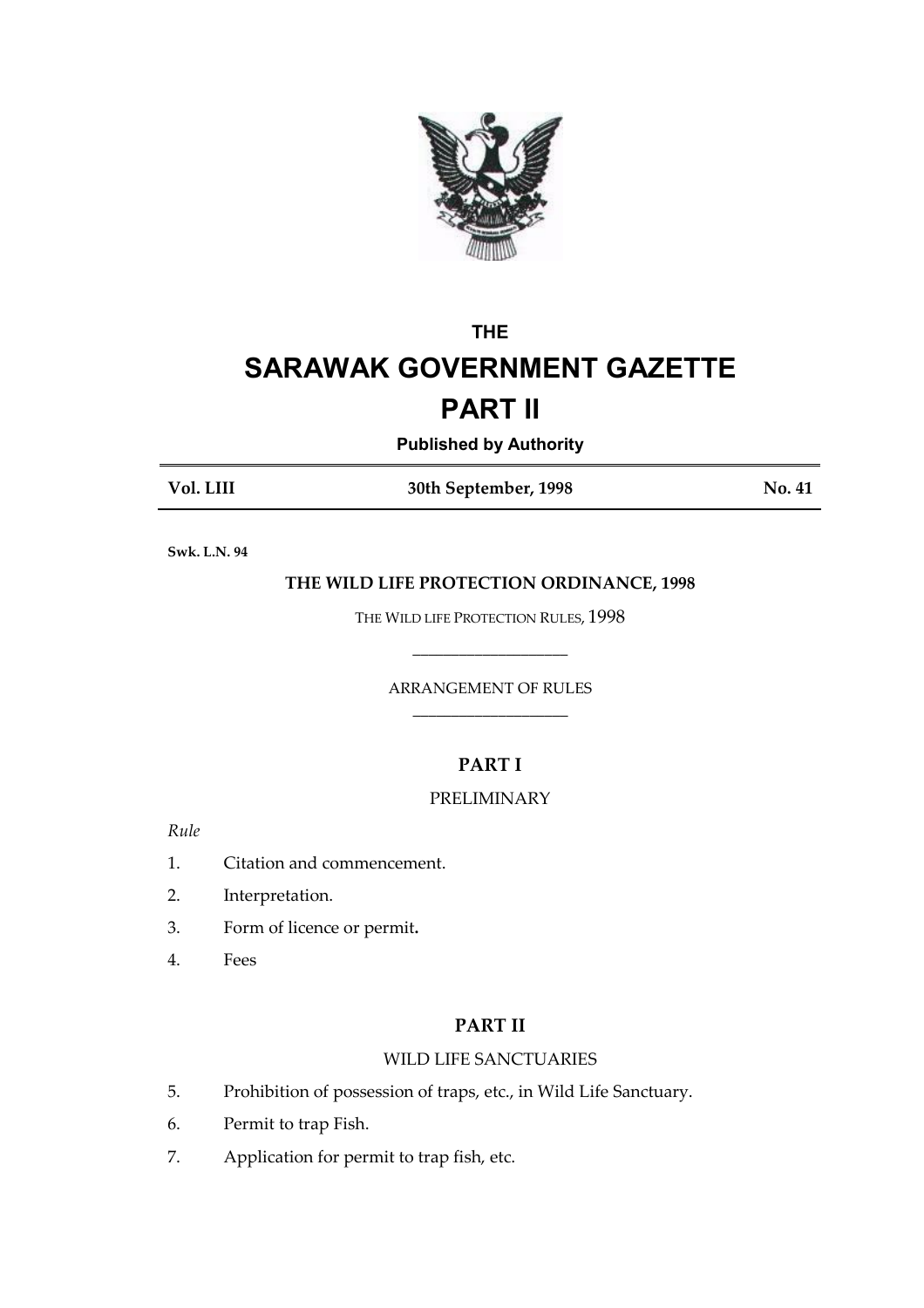## Rule

- 8. Exercise of subsisting rights and privileges.
- 9. Domestic animals.

## **PART III**

## ANIMALS IN CAPTIVITY

- $10.$ Protection of totally protected animal.
- $11.$ Keeping of totally protected animals in captivity.
- $12.$ Custody of totally protected animals.
- $13.$ Wild animal farm.
- $14.$ No licence for keeping of totally protected animals.
- 15. Application for licence.
- 16. Licence.
- 17. Animals kept in licensed wild animal farms.
- 18. Records in wild animal farm.

## **PARTIV**

## COMMERCIAL WILD LIFE FARM

- 19. Prohibition against unlicensed commercial wild life farm.
- $20<sup>1</sup>$ Licence.
- $21.$ Totally protected animals and plants.
- $22.$ Sale of animals taken from the wild.
- 23. Sale of meat of wild animals.
- $24.$ Special conditions for commercial wild life farms.
- $25.$ Records in a commercial wild life farm.

## **PART V**

#### **IMPORT AND EXPORT OF WILD LIFE**

- 26. Prohibition against import and export of totally protected animals and plants.
- 27. Licence for import and export of wild life.
- 28. Import and export of wild animals.
- 29. Keeping of imported wild animals.
- $30<sub>l</sub>$ Import or export of wild plants.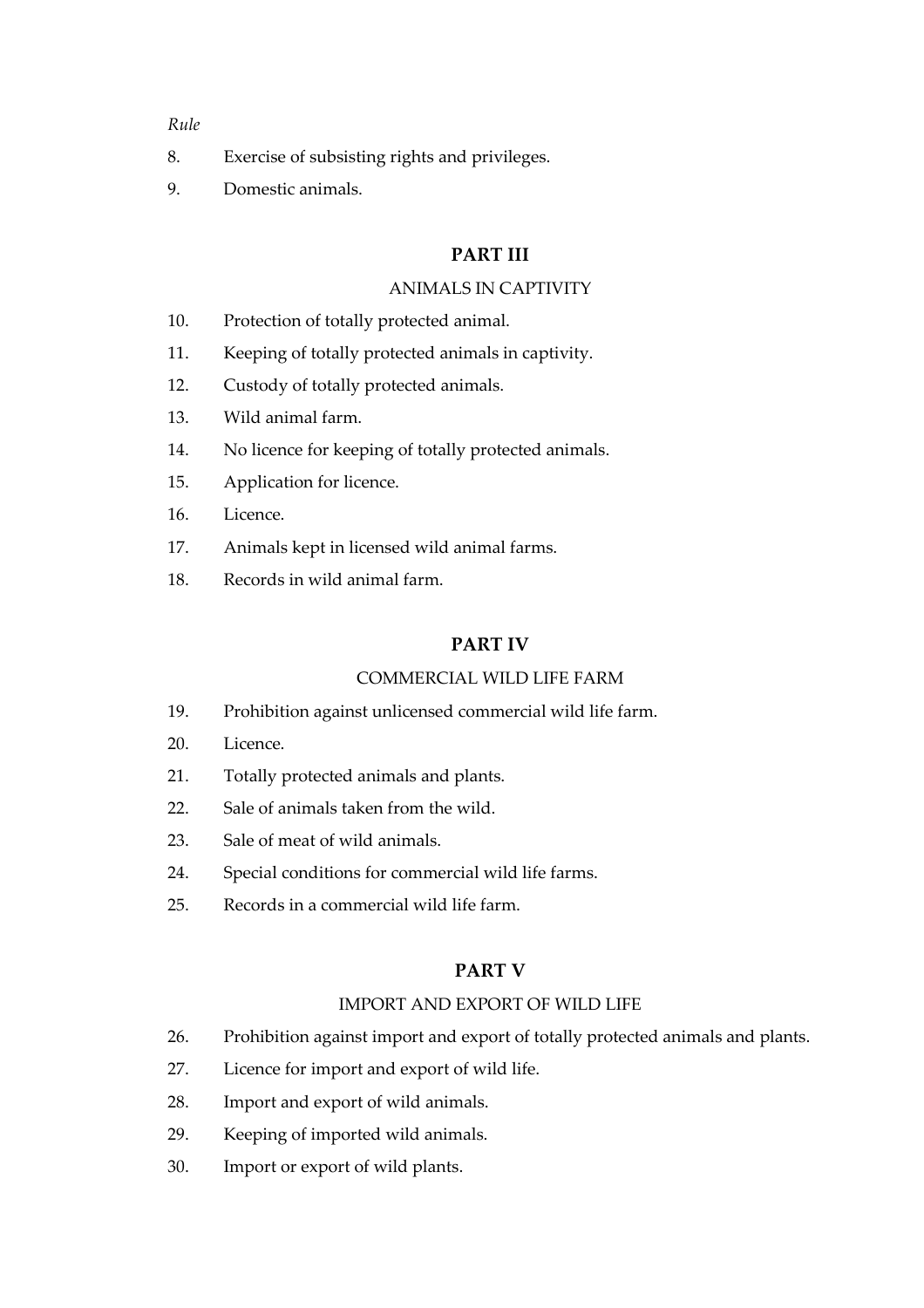## **PART VI**

## **ENFORCEMENT**

Rule

- 31. Functions and duties of an Honorary Wild Life Ranger.
- 32. Powers of entry and investigation.
- 33. Cancellation or suspension of licence.
- 34. Effect of cancellation of licence.
- $35.$ Closure.
- 36. Appeal.

## **PART VII**

## **COMPOUNDING OF OFFENCES**

- 37. Compoundable offences.
- 38. Offer to compound.
- Sum to be collected and mode of payment. 39.

## **PART VIII**

## **MISCELLANEOUS**

- 40. Non-transferability of licences, etc.
- 41. General penalty.
- Requirement, direction, demand or permission. 42.

| <b>FIRST SCHEDUI.E</b> | Form of licence/permit.                                                                       |
|------------------------|-----------------------------------------------------------------------------------------------|
| <b>SECOND SCHEDULE</b> | Fees for licence and permit.                                                                  |
| THIRD SCHEDULE         | Minimum sizes in metres for cages and<br>enclosures for keeping wild animals in<br>captivity. |
| <b>FOURTH SCHEDULE</b> | Form A - Form for compounding of<br>offences.                                                 |
|                        | Form B - Form for payment.                                                                    |
|                        | Form C - Receipt.                                                                             |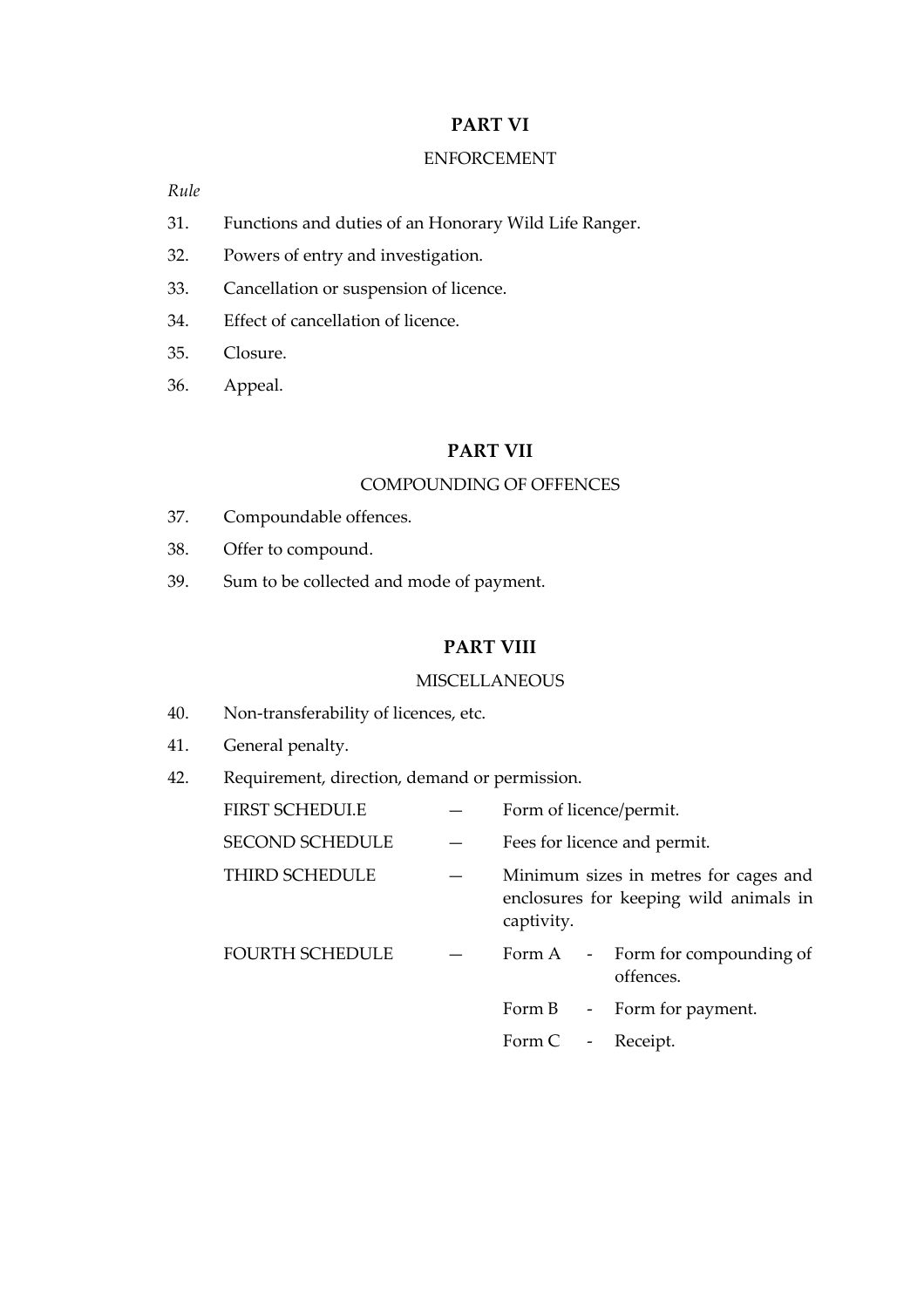#### THE WILD LIFE PROTECTION ORDINANCE, 1998

#### THE WILD LIFE PROTECTION RULES, 1998

(Made under section  $55(1)$ )

In exercise of the power conferred by section 55 (1) of the Wild Life Protection Ordinance, 1998, the Majlis Mesyuarat Kerajaan Negeri has made the following Rules:

#### **PARTI**

#### **PRELIMINARY**

- 1. These Rules may be cited as the Wild Life Protection Rules, 1998, Citation and commencement and shall came into force on the 1st day of October, 1998.
- 2. In these Rules-

"commercial wild life farm" means a place, premises, ranch or estate where wild life is reared, bred, grown or maintained for trade or sale or other commercial purposes, but exclude a livestock farm licensed under the Natural Resources and Environment (Control of Livestock Pollution) Rules, 1996;

"domestic animals" means all animals, other than wild animals, which are kept as pets, and includes cats, dogs, horses, ponies and animals reared for sporting or recreational purposes;

"livestock" means any chicken, duck, goose, goat, pig, sheep, cattle, horse, buffalo or other domestic animals reared or kept for sale or other commercial purposes;

"Ordinance" means the Wild Life Protection Ordinance, 1998; Cap. 26.

"public zoo" means a zoo owned or managed by the Government, or managed by a person appointed by the Controller, and is open to the public, with or without payment of any charges or fees for admission: -

"subsisting rights and privileges" means those rights and privileges admitted or found to have subsisted at the time of the constitution of a Wild Life Sanctuary and the exercise thereof is regulated by the Controller under section 16 of the Ordinance;

"veterinary surgeon" means a person who holds the qualifications specified in Parts I and II of the Second Schedule to the Veterinary Surgeons Act 1974, and is registered under that Act to practise veterinary medicine;

Act 147.

Interpretation

Swk. L.N. 93/96

Cap. 26.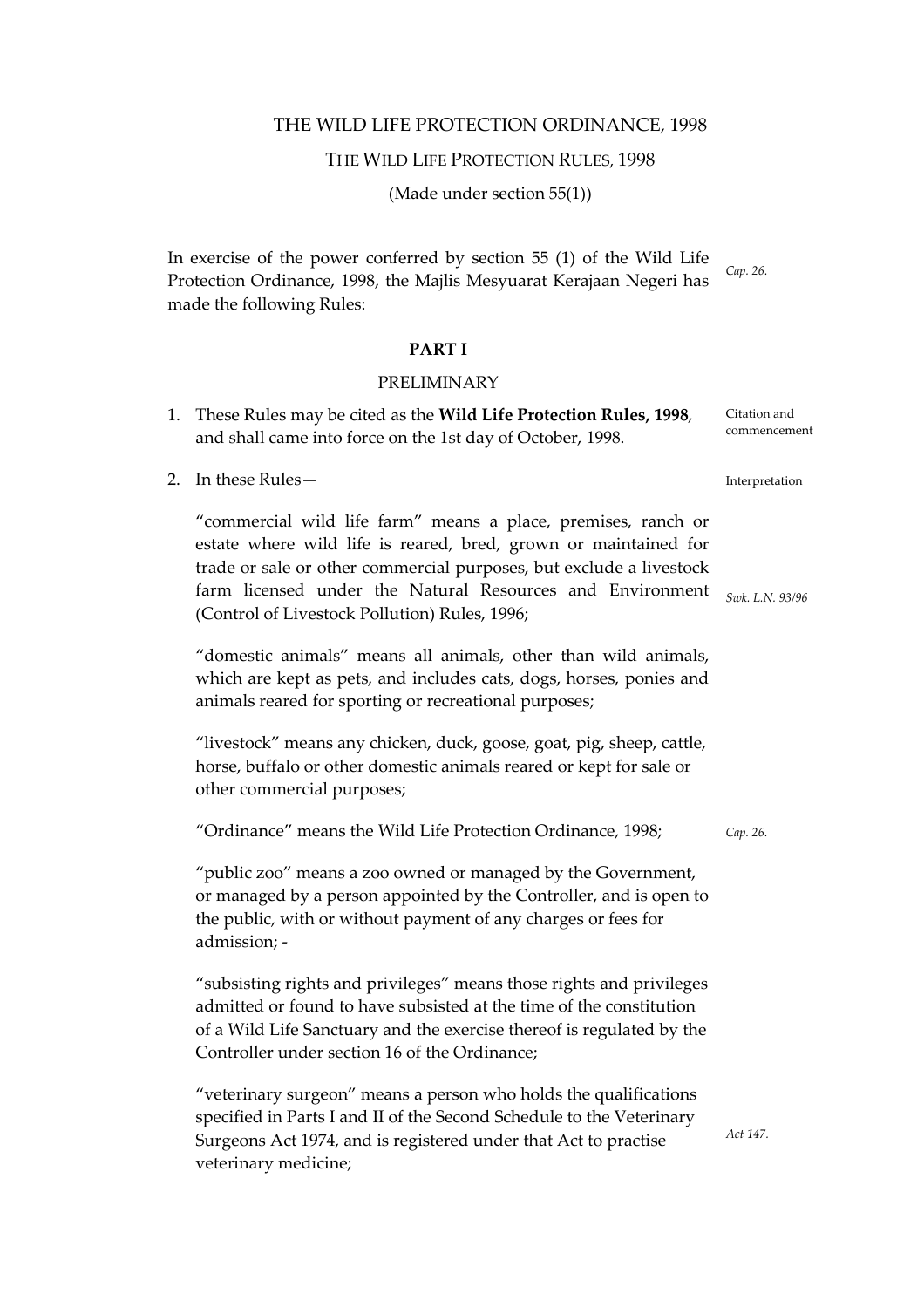"wild animal farm" means any place, premises, zoo, ranch or estate where more than ten wild animals are kept, bred and reared as pets, or for research or conservation purposes, or for display, exhibition or performance, but excludes a public zoo or a commercial wild life farm:

"zoo" includes any cages or enclosures for keeping, rearing or breeding wild animals,

3. The form of licence or permit-

(a) to hunt, kill, capture, sell or possess any protected animal specified in Part I of the First Schedule to the Ordinance or any recognizable part or derivative thereof as required under section 29(2) of the Ordinance;

(b) to collect, cultivate, cut, remove, burn, sell or possess any protected plant specified in Part IL of the Second Schedule to the Ordinance or any recognizable part or derivative thereof as required under section 30(2) of the Ordinance;

(c) to sell or use mist nets as required under section 32 of the Ordinance;

(d) to possess more than five kilograms of any species of wild mammal, bird, reptile or amphibian other than a totally protected animal or a protected animal as required under section 37(1) (1 of the Ordinance,

shall be in the form as prescribed in the First Schedule.

4.  $-(1)$  The fees prescribed in the Second Schedule shall be payable Fees. for the matters to which they relate.

(2) The Controller may waive or reduce the whole or part of any of the fees prescribed in the Second Schedule.

#### **PART II**

#### **WILD LIFE SANCTUARIES**

- 5. No person shall, in a Wild Life Sanctuary, have in his possession or Prohibition of possession of use any trap, snare, net or other contrivance for trapping, snaring traps, etc., in or catching of animals unless he has been issued with a permit by a Wild Life Sanctuary. Chief Wild Lift Warden to trap or catch animals within a Wild Life Sanctuary for the purposes of conservation or conducting research on such animals.
- 6. No person shall trap or catch any fish within a Wild Life Sanctuary without a permit issued by a Chief Wild Life Warden.

Permit to trap fich

Application for 7.  $-(1)$  Application for a permit required under rule 5 or 6 shall be

Form of licence or permit.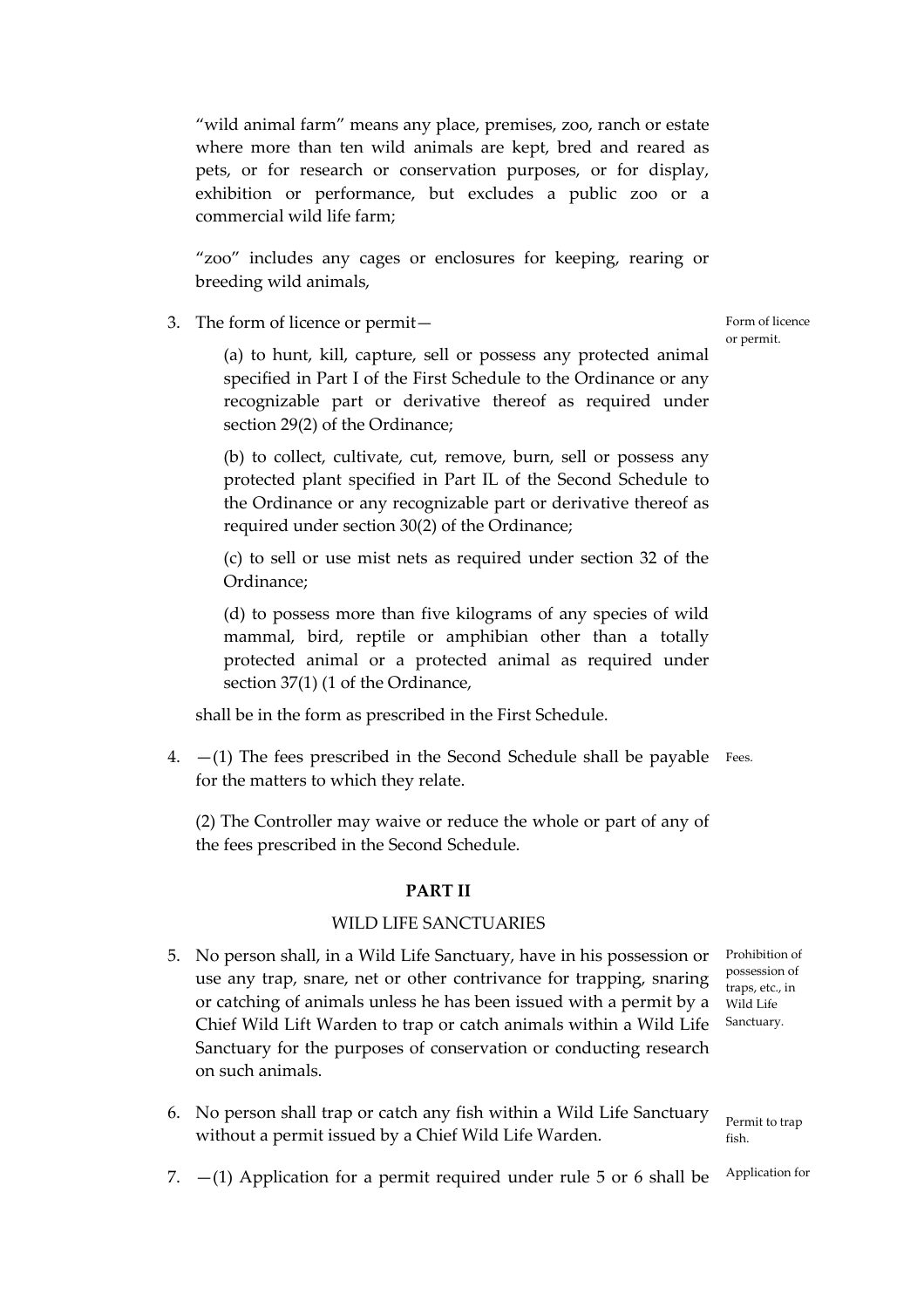made in such form as may be prescribed by a Chief Wild Life Warden.

(2) The Chief Wild Life Warden may impose such terms and conditions on the permit issued by him. Such permit shall be in the form prescribed in the First Schedule.

8.  $-(1)$  Any person having any subsisting rights and privileges Exercise of within a Wild Life Sanctuary shall only exercise such rights and subsisting privileges in the areas or places within a Wild Life Sanctuary rights and privileges. specified in writing by the Controller.

(2) The Chief Wild Life Warden shall display at a conspicuous place within a Wild Life Sanctuary, the areas or places where persons with subsisting rights and privileges therein may exercise the same.

9. No domestic animals shall be kept in a Wild Life Sanctuary except Domestic animals with the permission in writing of the Controller.

## **PART III**

## **ANIMALS IN CAPTIVITY**

- 10. All totally protected animals shall be under the protection of the Controller and, subject to these Rules, he may give or issue such guidelines or orders as may be necessary for the protection of such animals.
- 11. Subject to rule 12, no totally protected animals shall be kept in captivity or detained in any place.
- 12.  $-(1)$  The Controller may permit a totally protected animal to be kept in a public zoo.

(2) Where the Controller is of the view that it would not be in the interest of the health or safety of any totally protected animal to remain in a public zoo, he may permit that animal to be kept and cared for by any person subject to such guidelines as he may deem fit to issue.

(3) The permit required under subrule (2) shall be in the form prescribed in the First Schedule, and shall contain such terms and conditions as the Controller may deem fit to impose.

13. No person shall keep, maintain, own or operate a wild animal farm without a licence issued by the Controller.

Protection of totally protected animal.

Keeping of totally protected animals in captivity.

Custody of totally protected animals

Wild animal

farm

permit to trap fish, etc.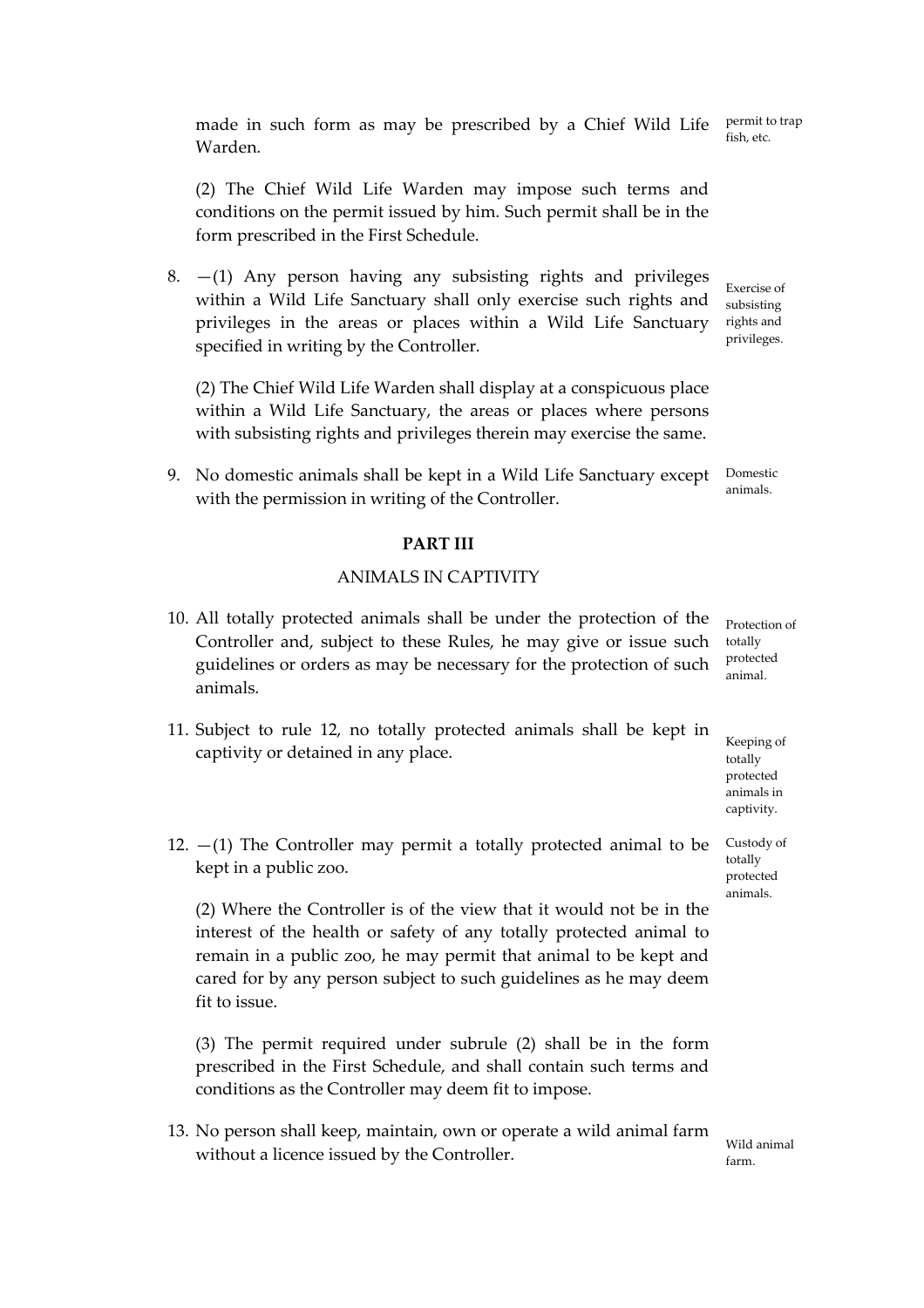14. No licence shall be issued by the Controller for the keeping of totally protected animals in any wild animal Farm.

totally protected animals.

Application for

No licence for

- 15. Application for a licence to own, maintain or operate a wild animal farm shall be made in such form as may be prescribed by the Controller.
- 16.  $-(1)$  A licence issued by the Controller to own, maintain or operate Licence. a wild animal farm shall be in the form prescribed in the First Schedule and shall contain such terms and conditions as the Controller may deem fit to impose.

(2) The Controller may, from time to time, issue guidelines for the protection, handling and treatment of wild animals kept or bred in any wild animal farm.

(3) A licence issued under this rule shall be for a period of one year or for such longer period as the Controller may determine, and may be renewed at the sole discretion of the Controller.

- 17. Animals in a licensed wild animal farm must be -
	- (a) kept in cages or enclosures whose sizes shall not be less than animal farms. that stipulated in the Third Schedule;
	- (b) treated in accordance with any guidelines issued by the Controller;
	- (c) provided with continuous supply of drinking water;
	- (d) in relation to mammals, birds and reptiles, fitted with transponders, closed rings or other permanent markings of the type approved by the Controller and registered with him; and
	- (e) examined regularly by a veterinary surgeon.
- 18.  $-(1)$  It shall be the duty of a licensee of any wild animal farm to keep and maintain accurate and true records of all animals kept or reared therein and to report to the Controller any death or loss of such animals.

(2) The records maintained in subrule (1) shall be kept at the address of the licensee as shown in the licence, and shall be open to inspection by the Controller or a person duly authorized by him to carry out such inspection.

(3) A true copy of the records maintained under this rule shall be submitted to the Controller twice annually, that is, on or before 30<sup>th</sup> June and 31<sup>st</sup> December of each calendar year.

Animals kept in licensed wild

Records in wild animal farm.

keeping of

licence.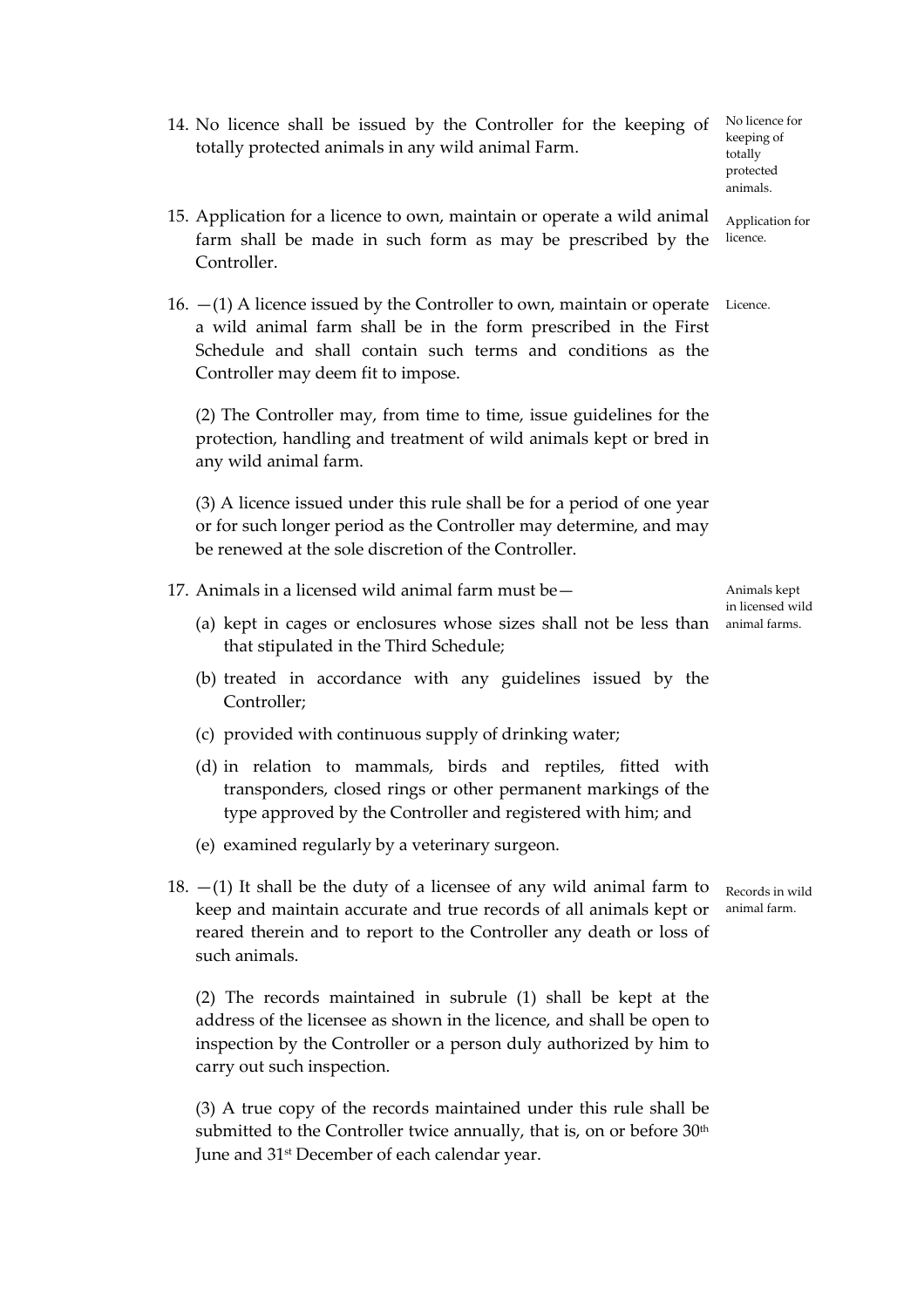#### **PARTIV**

#### COMMERCIAL WILD LIFE FARM

- 19. No person shall establish, own or maintain a commercial wild life Prohibition farm without a licence issued by the Controller.
- 20.  $-(1)$  Application for a licence to establish, own or Licence maintain a commercial wild life farm may be made to the Controller in such form as he may prescribe.

(2) A licence for a commercial wild life farm shall be in the form prescribed in the First Schedule, and shall contain such terms and conditions as the Controller may deem fit to impose.

(3) A licence for a commercial wild life farm shall be for a period of one year and may be renewed annually by the Controller at his discretion.

- 21. No totally protected animals or plants or animals listed in Appendix I of the Convention on International Trade in Endangered Species of Wild Flora and Fauna and referred to in item F of the First Schedule to the Ordinance, shall be reared, kept, grown or cultivated in any commercial wild life farm.
- 22.  $-(1)$  No licensee of a commercial wild life farm shall sell or offer for sale any wild animal which was originally taken from the wild life population of the State, or any F1 generation of such animal.

(2) For the purpose of this rule, F1 generation means first filial generation, that is, the immediate offspring of the original parent generation or original founder stock which was originally taken from the wild population of the State.

23.  $-(1)$  A licensee of a commercial wild life farm may sell or offer for sale meat or any recognizable part or derivative of any wild animal bred or reared in his farm, other than those referred to in rule 22.

 $(2)$  (a) No person, other than a person referred to in subrule  $(1)$ , may sell or offer for sale any meat of any wild animal or any recognizable part or derivative thereof, unless he has been issued with a licence from the Controller under section  $35(2)(b)$  of the Ordinance. Such a licence shall be in the form prescribed in the First Schedule.

(b) For purpose of this rule, any person who is in possession of more than five kilograms of meat of a wild animal shall he deemed

against unlicensed commercial wild life farm

Licence.

Totally protected animals and plants.

Sale of animals taken from the hliw

Sale of meat of wild animals.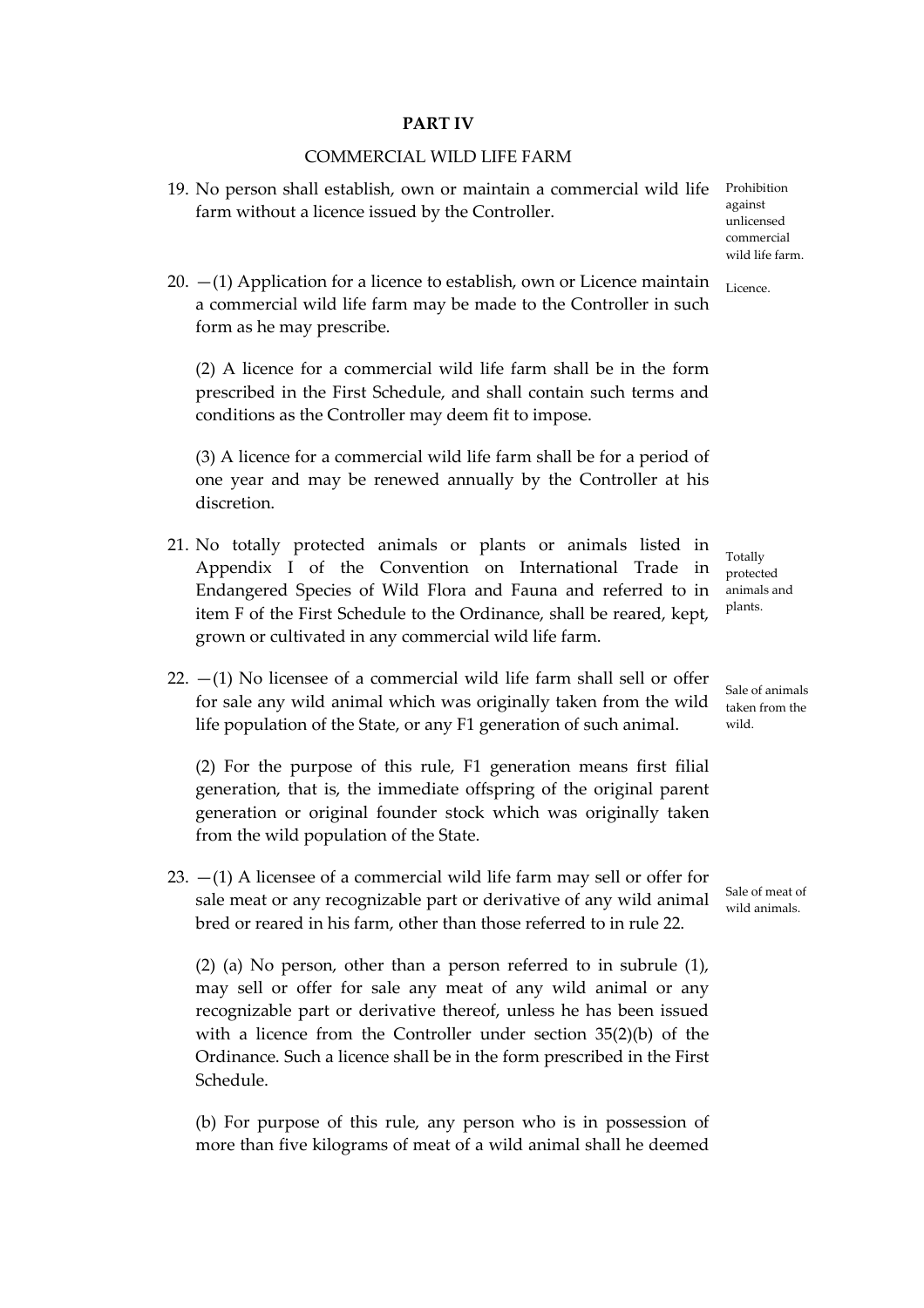to be selling or offering for sale such meat.

(3) Nothing in this Part shall be deemed to authorize the Controller to grant or issue any licence for the sale or offer for sale of meat of a totally protected animal or any recognizable able part or derivative thereof.

24. Without prejudice to such conditions as the Controller may impose in a licence issued under this Part, the following special conditions shall apply to all holders of such licence, viz:

Special conditions for commercial wild life farms

- (a) the wild life is obtained by the licensee without detrimental effect to the wild life population in the State, and subject to such guidelines as may be issued by the Controller from time to time;
- (b) the commercial wild life farm must be maintained in a condition conducive to the breeding of wild life and in accordance with guidelines issued from time to time by the Controller:
- (c) if the commercial wild life farm is for wild animals, the licensee shall always maintain adequate breeding stock and, in regard to the breeding stock of mammals, birds and reptiles, they shall be fitted with transponders, closed rings or other permanent markings of the type approved by Controller or registered with him:
- (d) the wild animals are inspected regularly by a veterinary surgeon;
- (e) the wild plants are inspected regularly by a qualified botanist;
- (f) accurate and true records are kept and maintained by the licensee and such records shall include
	- the number of wild life kept or bred or grown or  $(i)$ cultivated in the farm;
	- the number of wild animals born in the farm, 'and the  $(ii)$ number of wild plants propagated by the licensee;
	- $(iii)$ the death or loss of any wild life in the farm and if death is caused by disease or sickness, to notify the Controller immediately; and
	- $(iv)$ the number of wild life sold, the places to which such wild life are sold and whether the sale is for trade or consumption.
- 25.  $-(1)$  The records maintained under rule 24(f) shall be kept at the address stated in the licence, and open to inspection by the Controller or a person duly authorized by him to carry out such

Records in a commercial wild life farm.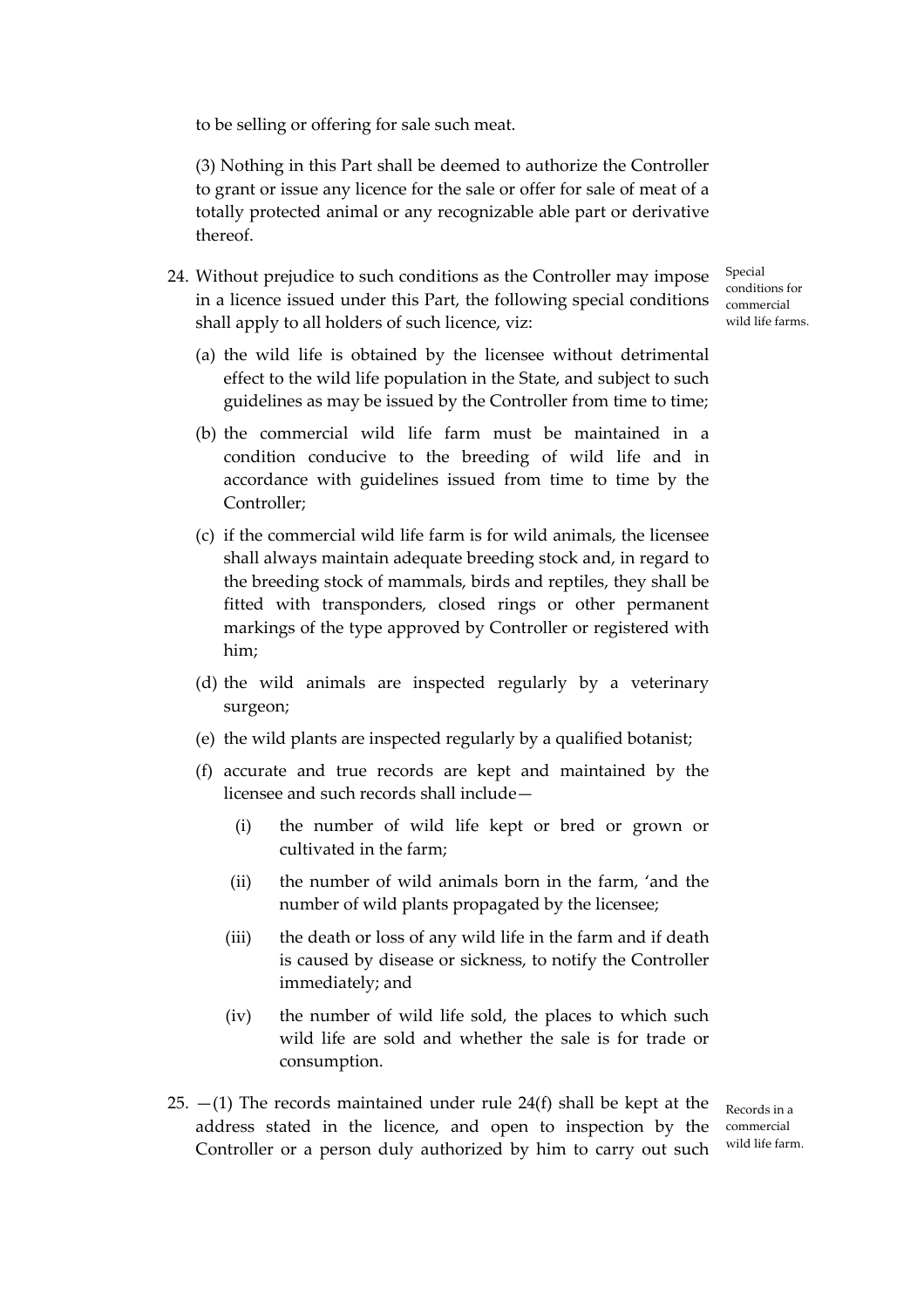inspection.

(2) A true copy of the records maintained under this rule shall be submitted to the Controller twice annually, that is, on or before 30th June or 31st December of each calendar year.

#### **PART V**

#### **IMPORT AND EXPORT OF WILD LIFE**

 $26. - (1)$  No totally protected animals or plants may be exported or imported into the State, provided that the Controller may, after consultation with the Minister, grant a permit in the form as prescribed in the First Schedule to any person or institution to take out of the State a totally protected animal or plant, or a recognizable part or derivative of such animal or plant for scientific research or educational purposes or for the protection of such animal or plant.

Prohibition against import and export of totally protected animals and plants.

(2) Where a totally protected animal or any recognizable part or derivative thereof is permitted to be taken out of the Stale, the Controller may require a written undertaking from the person or institution taking the same from the State, to return the animal or the recognizable part or derivative to the State within such time as the Controller may deem fit, and he may issue such guidelines for the care and custody of the animal whilst it is away from the State.

(3) Any breach of the terms of an undertaking or the guidelines issued under subrule (2) shall be an offence: Penalty, a fine of three thousand ringgit or imprisonment for six months or both fine and imprisonment.

27.  $-(1)$  The Controller may grant a licence for the import or export  $of-$ 

Licence for import and export of wild  $l$ ife

- (a) any wild animal specified in Part III of the First Schedule to the Ordinance; and
- (b) any wild plant specified in Part III of the Second Schedule to the Ordinance.

(2) Such licence shall be issued subject to such terms and conditions as the Controller may impose, and shall be in the form prescribed in the First Schedule.

28. The import or export of wild animals shall be subject to the Public Health (Animals) Regulations contained in Ninth Schedule to the Public Health Ordinance, 1962, or any other written law in force in Sarawak in addition to such conditions stated in the licence issued

Import and export of wild animals Ord. No. 24/62.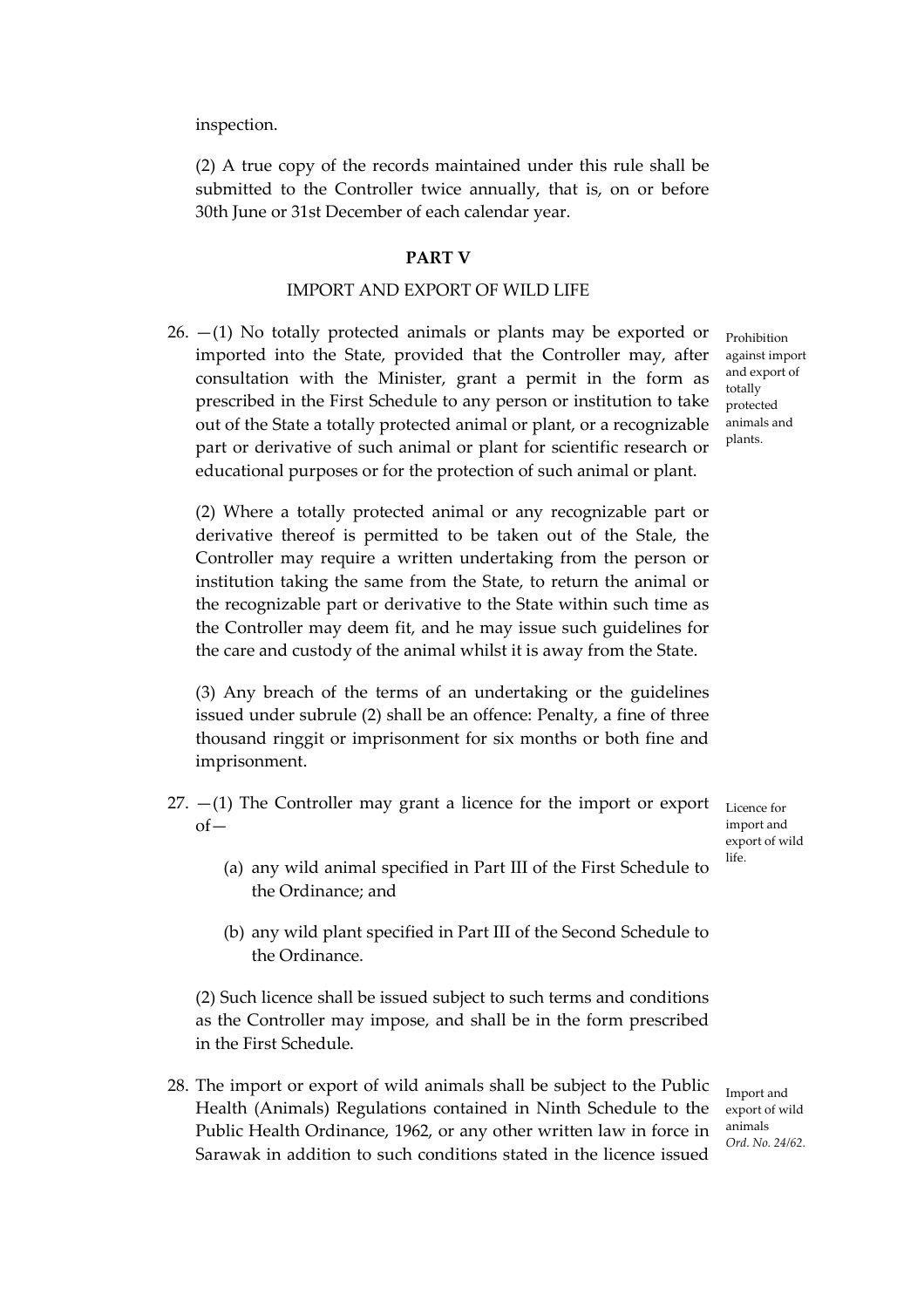under rule 27.

- 29. Any wild animal imported into the State must be kept only in a commercial wild life farm or a wild animal farm or by an individual in a zoo and the person importing the same shall ensure that such animal shall remain always in captivity, provided that the Controller may, in any particular case, exempt any imported wild animal from the restriction of this rule.
- 30. The import and export of wild plants shall comply with all written Import or laws relating to plant quarantine applicable to Sarawak and regulations made under the Sarawak Biodiversity Centre Ordinance, 1997, in addition to terms and conditions contained in the licence issued under rule 27.

#### **PART VI**

#### **ENFORCEMENT**

- 31. An Honorary Wild Life Ranger shall exercise such functions and duties as may be assigned to him by a Chief Wild Life Warden including the following:
	- (a) to report to any Wild Life Officer or the police of any contravention of the provisions of the Ordinance or of these Rules:
	- (b) to educate the local community on the relevant laws and issues relating to wild life protection and conservation;
	- (c) to brief any Wild Life Officer on local wild life issues and problems; and -
	- (d) to assist any Wild Life Officer in the discharge of his duties.
- 32.  $-(1)$  The Controller or any person authorized by him may at any time enter any commercial wild life farm, wild animal farm or any other premises where wild animals are kept or reared or suspected of being kept or reared for the purpose of -
	- (a) investigation and to ascertain whether there has been any breach of any provisions of the Ordinance or these Rules, or the conditions of any licence or any guide lines issued by the Controller under these Rules;
	- (b) inspection or removal of any animal kept or reared therein;
	- (c) inspection of the condition of the commercial wild life farm. wild animal farm or any other premises and inspection of any records which are required to be kept or maintained under these Rules.

Functions and duties of an Honorary Wild Life Ranger.

Keeping of imported wild animals.

export of wild plants.

Cap. 24.

Powers of entry and investigation.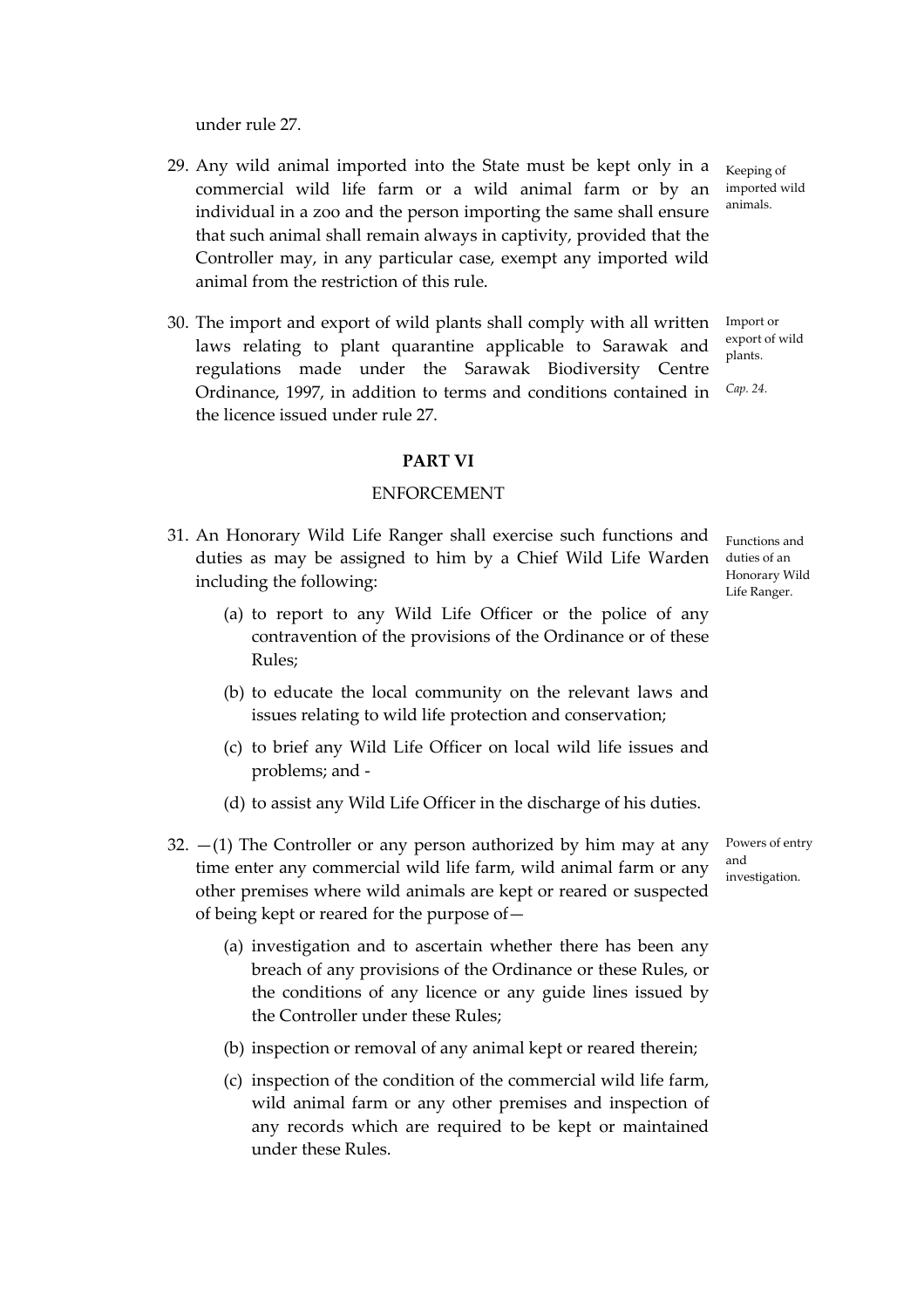(2) Any person who prevents or impedes the entry of the Controller, or a person authorized by him, into a commercial wild life farm, wild animal farm or any other premises for the purposes of subrule (1) shall be guilty of an offence: Penalty, a fine of three thousand ringgit or imprisonment for six months or both -fine and imprisonment.

- 33. The Controller may cancel or suspend any licence issued under these Rules in the event that-
	- (a) there has been a breach of any of the provisions of the Ordinance or these Rules, or any condition imposed in the licence or the guidelines issued by the Controller under these Rules; or
	- (b) the less chargeable thereunder have not been paid;
	- $\alpha$
	- (c) he is of the opinion that the condition of the commercial wild life farm, wild animal farm or any other premises where the wild animals are kept or reared is such that it would be injurious to the health or safety of the wild animals therein
- 34. Where a licence has been cancelled or withdrawn under these Effect of  $Rules -$ 
	- (a) all wild life bred or kept in the farm covered by that licence, shall be delivered to the Controller or to such place or premises as the Controller may direct; or
	- (b) the Controller may direct that such wild life be sold or disposed of and that the proceeds of sale, after defraying the expenses thereof and the payment of such penalties or fines imposed on the licensee, be returned to the licensee or any person who has a legal claim thereto.
- Closure.
- 35.  $-(1)$  The Controller may, acting on the advice of a veterinary surgeon or the Director of Health, Sarawak, or the Director of Agriculture, Sarawak, that there has been an outbreak of animal or plant disease or the outbreak of such disease is likely to occur, order the closure of a commercial wild life farm, wild animal farm or any other premises where wild animals are being kept or reared for such period as the Controller may direct.

(2) During the closure of such farm or premises, the Controller  $may -$ 

(a) order the animals or plants therein to be placed under the control or care of a veterinary surgeon or such other person,

Cancellation or suspension of licence

cancellation of  $licence$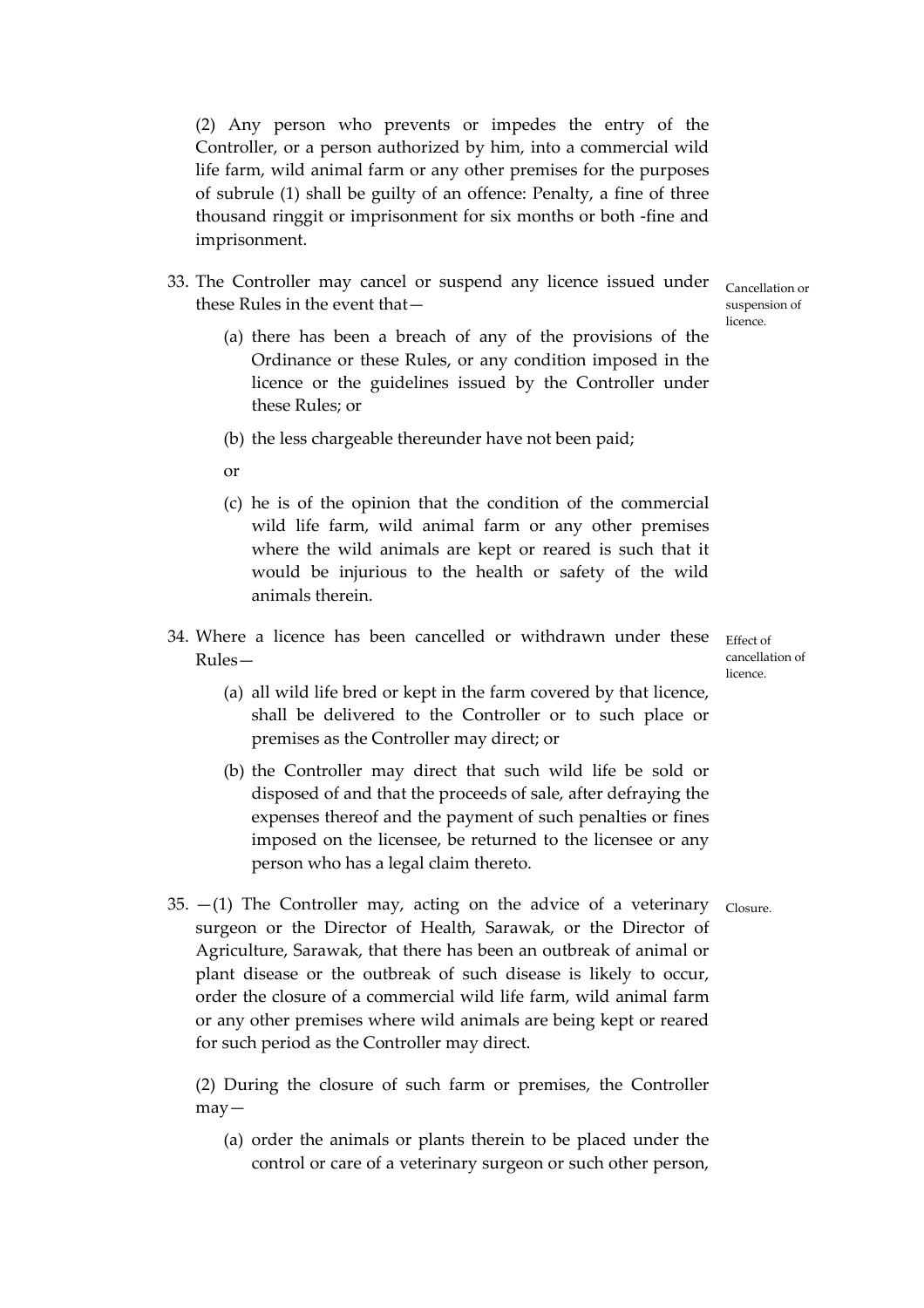at the costs and expenses of the licensee of the farm;

- (b) order the will animals or wild plants or such number of them be destroyed and give directions regarding their burial or disposal; or
- (c) give such directions as he deems fit and appropriate to contain or eradicate the outbreak of the animal or plant disease.

(3) No wild animal and no meat of any wild animal from any commercial wild life farm, wild animal farm or any other premises referred to in subrule (1), may be sold or consumed and no plant may be removed from such farm or premises, during the period of the closure- of that farm or premises or within such time thereafter as the Controller may determine.

36. Any person who is aggrieved with the decision of the Controller either not to grant a licence or not to renew such a licence or to suspend or cancel the same under these Rules, may appeal to the Minister whose decision shall be final and shall not be questioned or reviewed in any court.

#### **PART VII**

#### COMPOUNDING OF OFFENCES

- 37. The following offences may be compounded by the Controller or Compoundable any Wild Life Officer specially authorized in writing in that behalf offences. by the Controller, namely:
	- (a) all offences under the Ordinance other than offences under sections 24(3)(a), (b) and (c), 29(1), 30(1) and 37(2)(a); and
	- (b) offences under any rules made pursuant to section  $55(1)$  of the Ordinance.
- 38.  $-(1)$  Where the Controller or any duly authorized officer decides to compound an offence, he shall send or cause to be sent to or personally serve or cause to be personally served on the person reasonably suspected of having committed the offence an offer to compound as in Form A in the Fourth Schedule, which may be modified as necessary.

(2) The offer shall state the sum for which the offence will be compounded and the date by which the sum must be paid.

39.  $-(1)$  The sum of money to be collected for compounding an offence shall not exceed one thousand ringgit.

Sum to be collected and mode of payment.

(2) All monies for payment of the compound shall be made in cash,

Appeal.

Offer to compound.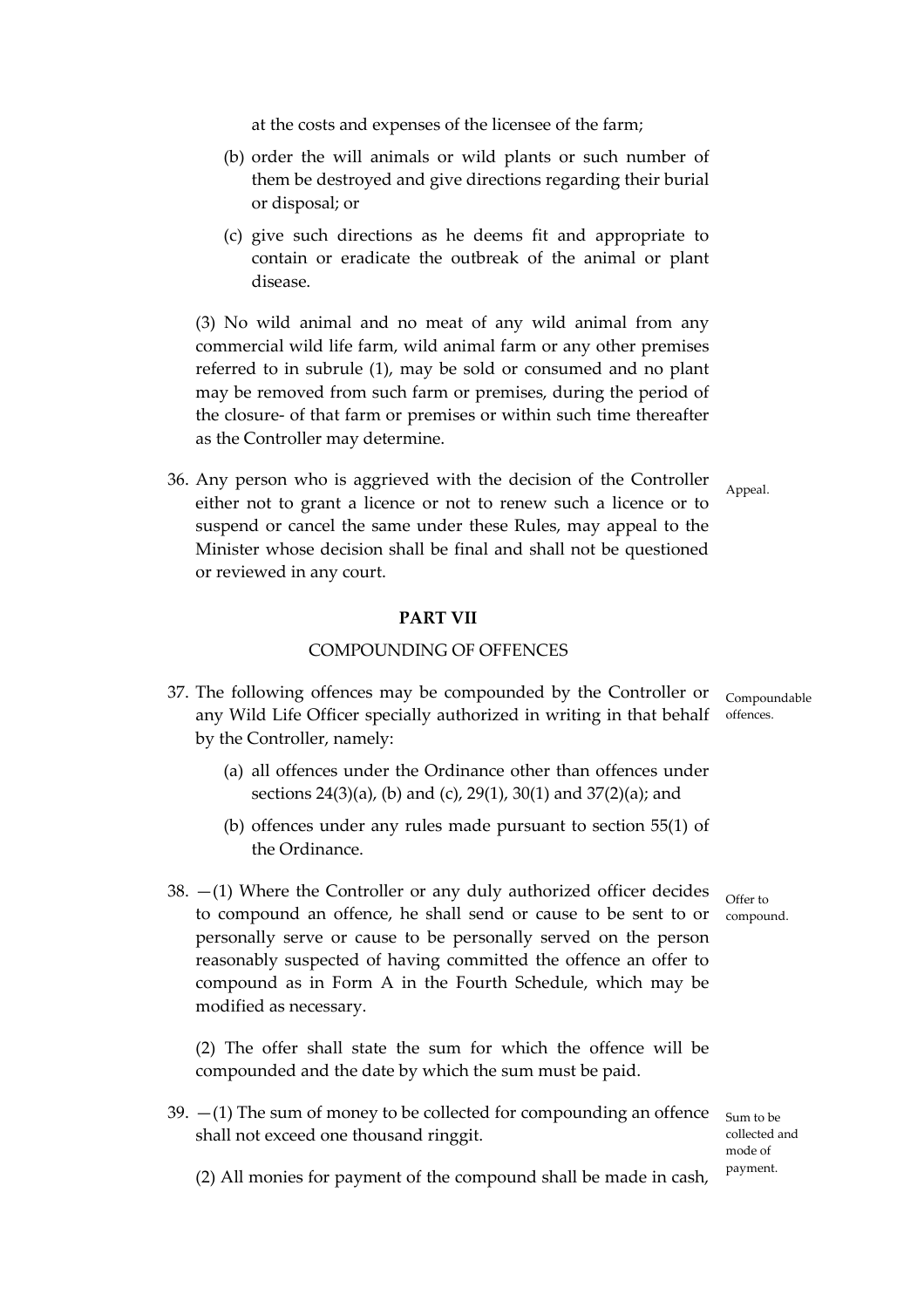money order, postal order, cashier's order, banker's order or bank draft made payable to the "Government of Sarawak" and crossed "Account Payee Only".

(3) Payment may be delivered personally to the officer making the offer to compound, but, if sent by post, must be addressed to the Controller or a Chief Wild Life Warden, together with the form for payment as in Form B in the Fourth Schedule, at the address stated in Form A in the Fourth Schedule, or at such other place as may be specified by the Controller.

(4) Every payment received shall be accounted for as money belonging to the Government and an official receipt shall be issued for the payment as in Form C in the Fourth Schedule.

 $(5)$  Notwithstanding rule 38(2), although the date for payment has lapsed, the officer making the offer to compound as in Form A in the Fourth Schedule may, nevertheless, accept in composition the amount stated therein.

#### **PART VIII**

## **MISCELLANEOUS**

40.  $-(1)$  Licences and permits issued under these Rules are not Nontransferable transferability

(2) Where a licence or permit is issued to a company or a firm, any transfer of the majority of the shares or interest in such company or firm shall be deemed to be a transfer of the licence or permit.

- 41. Any person who contravenes or fails to comply with any of the provisions of these Rules, or any condition of a licence or permit issued or any guidelines issued by the Controller under these Rules, shall be guilty of an offence and shall, if no penalty is expressly provided for the same offence in the Ordinance, be liable to a fine of three thousand ringgit, and, in the case of a continuing offence, to a further fine of five hundred ringgit for each day during which the offence continues.
- 42. Except as otherwise provided in these Rules, any requirement, direction, demand or permission by the Controller, under or for the purpose of these Rules, may be made or given by notice in writing, or otherwise.

of licences, etc.

General penalty.

Requirement, direction. demand or permission.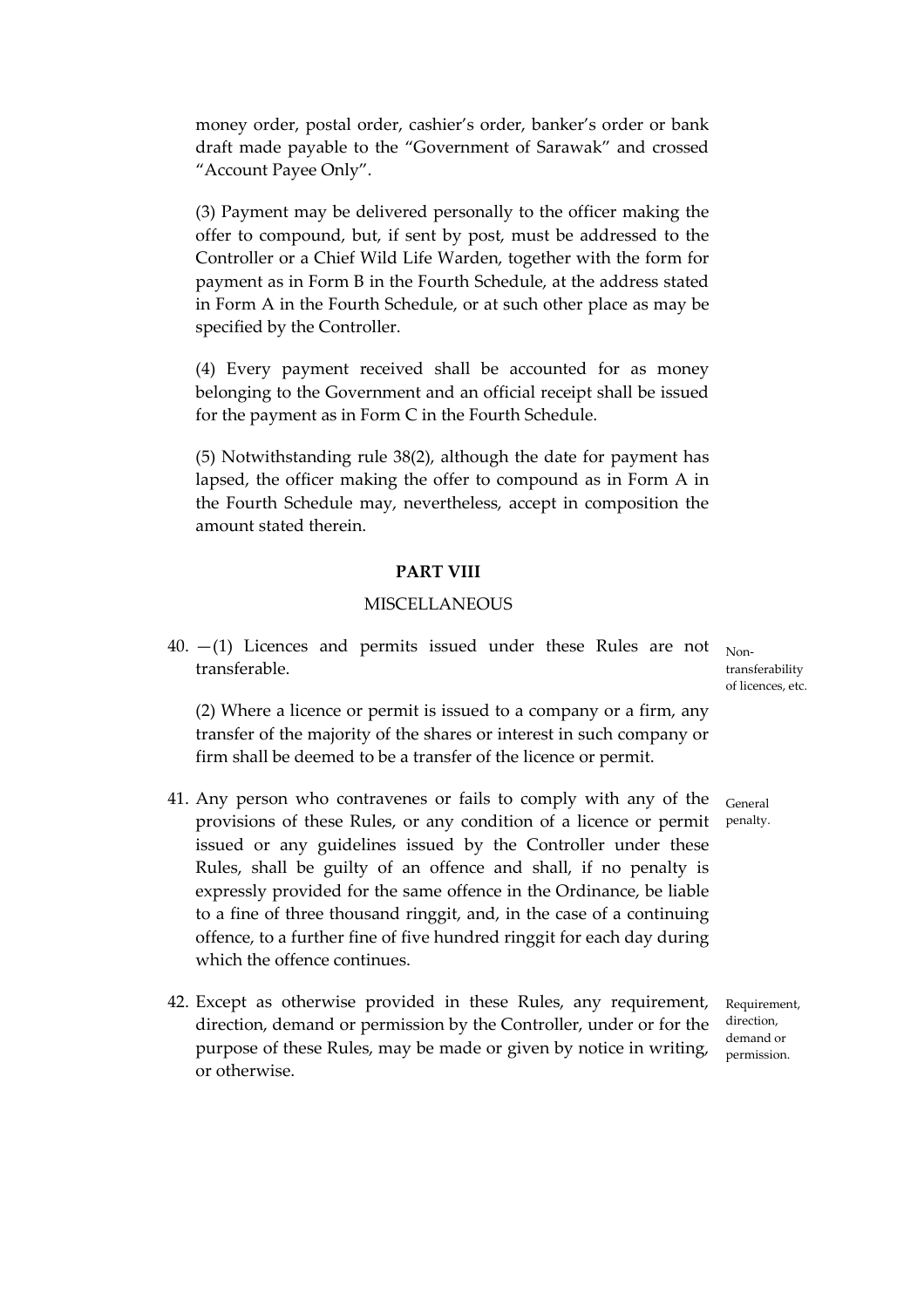## FIRST SCHEDULE

## THE WILD LIFE PROTECTION RULES, 1998

## **FORM OF LICENCE/PERMIT\***

(Not transferable)

| Permission is hereby given to                    |     |                                                                                                                                                                                                                                                                                            |
|--------------------------------------------------|-----|--------------------------------------------------------------------------------------------------------------------------------------------------------------------------------------------------------------------------------------------------------------------------------------------|
| of address                                       |     |                                                                                                                                                                                                                                                                                            |
| to (act permitted)<br>plants/ animals*, namely - |     | the following wild                                                                                                                                                                                                                                                                         |
|                                                  |     | The species: <b>with the species</b> of the species of the species of the species of the species of the species of the species of the species of the species of the species of the species of the species of the species of the spe<br>Common name:<br>The species: <u>Sex</u> (if known): |
|                                                  |     | subject to the Wild Life Protection Ordinance, 1998, and any rules made<br>thereunder, and to the following special conditions, namely-                                                                                                                                                    |
| Date of issue                                    |     |                                                                                                                                                                                                                                                                                            |
|                                                  |     |                                                                                                                                                                                                                                                                                            |
| Fees RM                                          |     | Valid to (date)<br>(paid)                                                                                                                                                                                                                                                                  |
| Renewed to                                       |     |                                                                                                                                                                                                                                                                                            |
|                                                  |     | (Signature, name and designation<br>of Wild Life Officer)                                                                                                                                                                                                                                  |
| $N.B. -$                                         | (1) | This *Licence/Permit is to be returned to the Controller or an<br>authorized Wild Life Officer upon its expiration, cancellation or<br>withdrawal.                                                                                                                                         |
|                                                  | (2) | This *Licence/Permit shall be displayed at a conspicuous place at<br>the above address.                                                                                                                                                                                                    |

\* Delete as appropriate.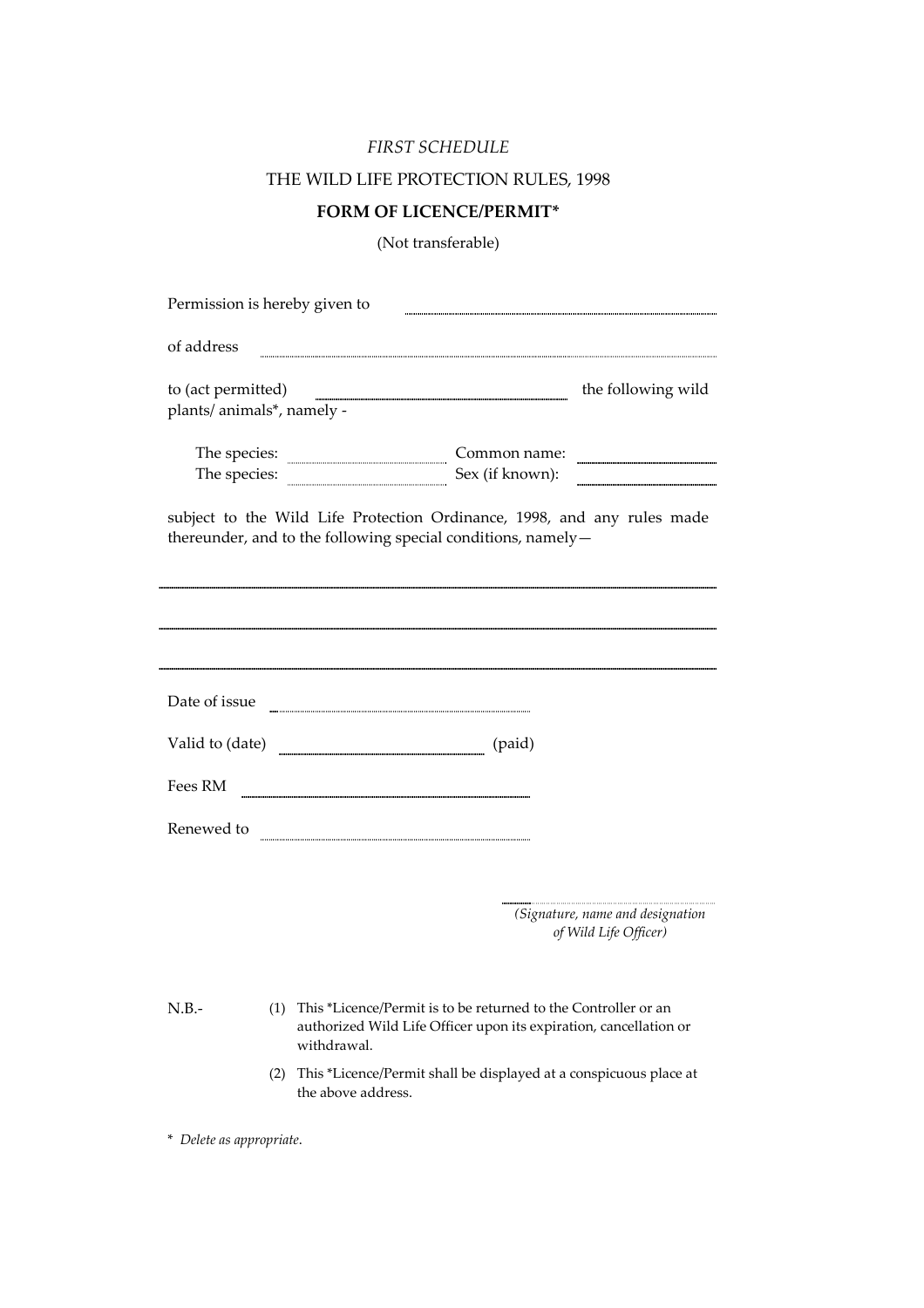#### SECOND SCHEDULE

## THE WILD LIFE PROTECTION RULES, 1998

## FEES FOR LICENCE AND PERMIT

1. The fees stipulated in the third column of this Schedule shall be charged for the permit or licence granted or issued under these Rules which are specified in the second column hereunder.

| Item | Licence/Permit                                                                                                  | Fee                                                 |
|------|-----------------------------------------------------------------------------------------------------------------|-----------------------------------------------------|
| (a)  | Permit to trap, snare or catch wild animal<br>for research purposes (rule 5}                                    | RM10 per annum or part<br>thereof                   |
| (b)  | Permit to trap or catch fish (rule 6)                                                                           | RM10 per annum or part<br>thereof                   |
| (c)  | Permit to keep in captivity a totally protected<br>animal (rule $12(2)$ )                                       | RM50 per annum per animal                           |
| (d)  | Licence for wild animal farm (rule 16)                                                                          | RM100 per annum or part<br>thereof                  |
| (e)  | Licence for commercial wild animal farm<br>$(\text{rule } 20)$                                                  | RM100 per annum or part<br>thereof                  |
| (f)  | Licence to sell meat or any recognizable part<br>or derivative of any wild animal (rule 23(2))                  | RM100 per annum or part<br>thereof                  |
| (g)  | Permit to import or export totally protected<br>animal or plant (rule 26)                                       | RM100 per animal, plant or<br>part thereof          |
| (h)  | Licence to import or export wild animal (rule<br>27)                                                            | RM10 per animal or part<br>thereof                  |
| (i)  | To hunt, capture or collect protected animal<br>or protected plant (rule 3)                                     | RM100 per annum or part<br>thereof                  |
| (j)  | To keep in captivity or to possess protected<br>animal or protected plant (rule 3)                              | RM10 per annum per animal,<br>plant or part thereof |
| (k)  | Licence to collect, cultivate, or sell a<br>protected plant or part or derivative thereof<br>$(\text{rule } 3)$ | RM100 per annum or part<br>thereof                  |
| (1)  | Licence to cut, trim or possess a protected<br>plant or part or derivative thereof (rule 3)                     | RM10 per plant or part or<br>derivative thereof     |
| (m)  | Licence to propagate protected wild plants<br>for commercial purposes (rule 3)                                  | RM100 per annum or part<br>thereof                  |
| (n)  | Licence to import or export gaharu collected<br>from the wild (rule $27(1)(b)$ )                                | RM5 per kg or fraction thereof                      |
| (0)  | Licence to import or export any other<br>protected wild plant (rule 27(1)(b))                                   | RM10 per plant or part thereof                      |
| (p)  | Licence to import rattan (rule $27(1)(b)$ )                                                                     | RM10 per licence                                    |
| (q)  | Licence to import or export any other wild<br>plant (rule $27(1)(b)$ )                                          | RM2 per plant or part thereof                       |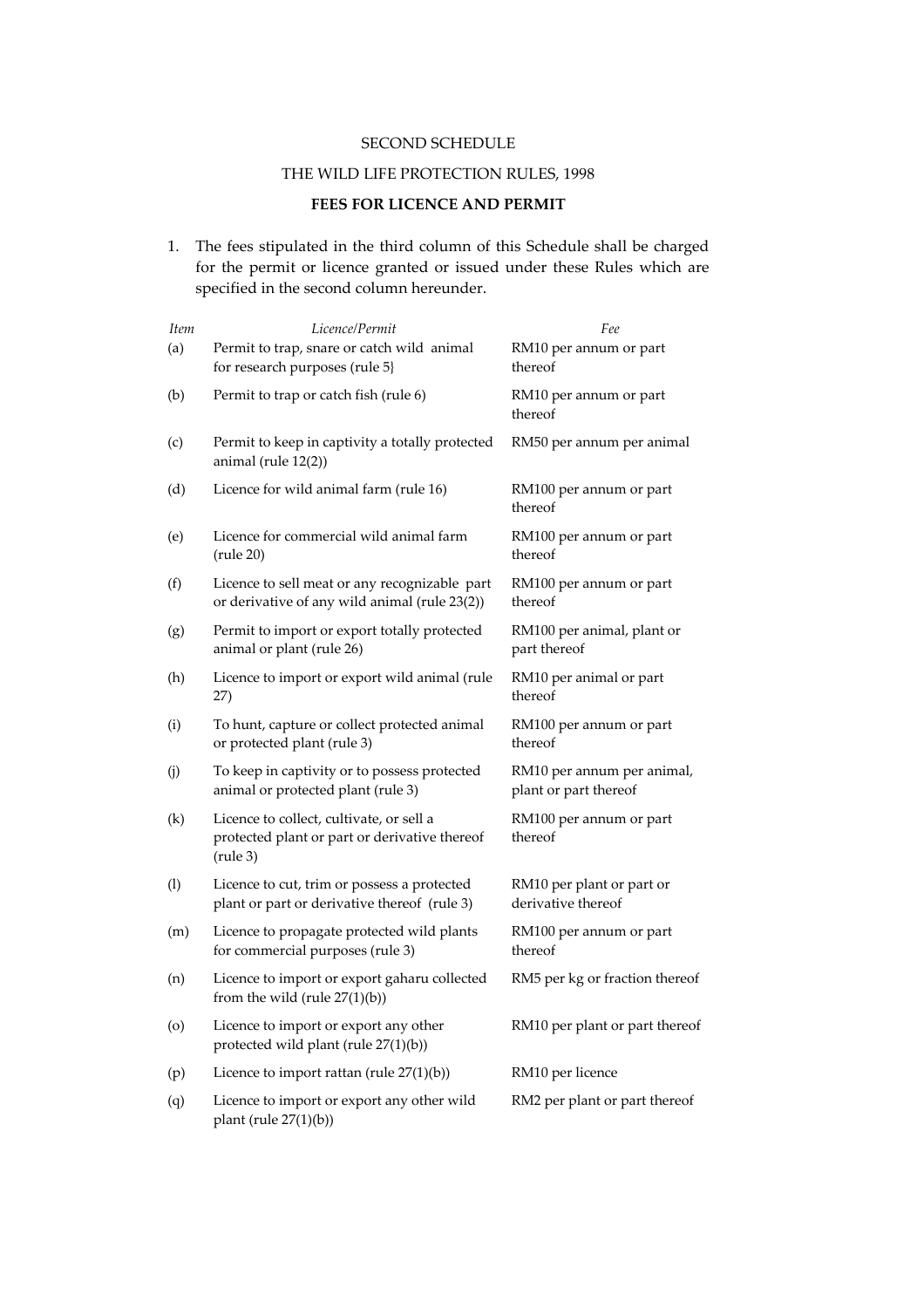| <i>Item</i> | Licence/Permit                                                                                        | Fee                                |
|-------------|-------------------------------------------------------------------------------------------------------|------------------------------------|
| (r)         | Licence to import or export any cultivated or<br>artificially propagated wild plant (rule<br>27(1)(b) | RM1 per plant or part thereof      |
| (s)         | Licence to sell mist nets                                                                             | RM100 per annum or part<br>thereof |
| (t)         | Licence to use mist nets                                                                              | RM10 per annum or part<br>thereof  |
| (u)         | Duplicate licence or permit                                                                           | RM5 per copy thereof               |
| (v)         | Any certificate issued for CITES listed<br>animals or plants                                          | RM10 per certificate.              |

(2) The above fees are payable for the renewal of licences or permits referred to hereinabove.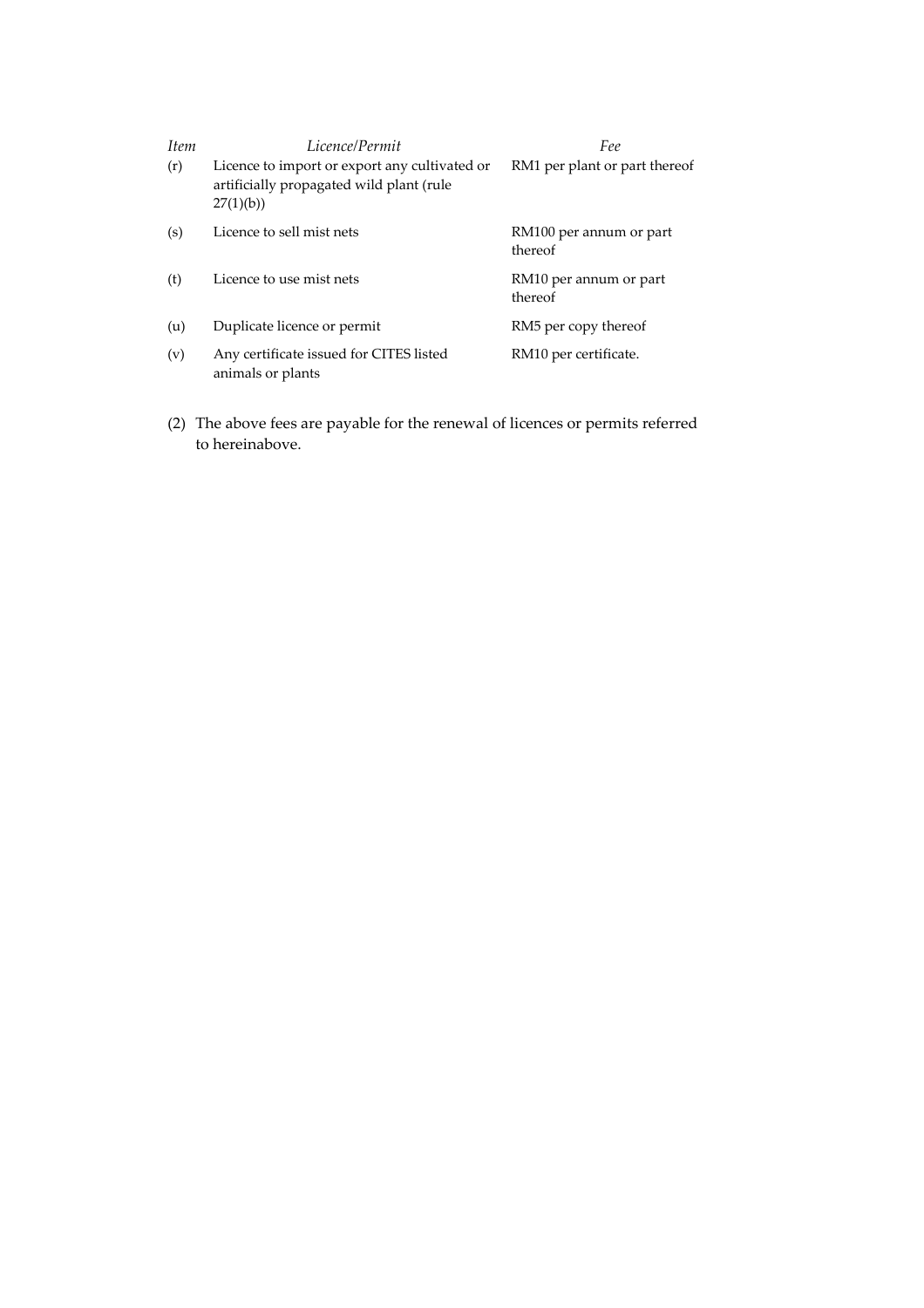## THIRD SCHEDULE

## THE WILD LIFE PROTECTION RULES, 1998

## (Rule 17)

### MINIMUM SIZES IN METRES FOR CAGES AND ENCLOSURES FOR KEEPING WILD ANIMALS **IN CAPTIVITY**

| Species        |            | <4 days captivity    | <14 days captivity | Permanent captivity               |
|----------------|------------|----------------------|--------------------|-----------------------------------|
| Small/medium   | Floor Area | $1 \times 1$         | $1 \times 1$       | $3 \times 31$                     |
| perching birds | Height     | $\mathbf{1}$         | $\mathbf{1}$       | 3                                 |
| Small/medium   | Floor Area | $0.5 \times 1$       | $0.5 \times 1$     | $1 \times 2$                      |
| reptiles       | Height     | $\mathbf{1}$         |                    | 3                                 |
| Crocodilians   | Floor Area | 1.2 x body length    | 1.2 x body length  | $8\times8^{\scriptscriptstyle 1}$ |
|                | Height     | 2 x body height      | 2 x body height    |                                   |
| Bears          | Floor Area | $1 \times 1.5$       | $3 \times 3$       | $4 \times 4$                      |
|                | Height     | $\mathbf{1}$         | 2.5                | 3                                 |
| Binturong      | Floor Area | $1 \times 1$         | $3 \times 3^1$     | $3 \times 3^1$                    |
|                | Height     | $\mathbf{1}$         | 2.5                | 2.5                               |
| Small cats     | Floor Area | $1 \times 1.5$       | $3 \times 3$       | $3 \times 4$                      |
|                | Height     | $\mathbf{1}$         | 2.5                | 3                                 |
| Large cats     | Floor Area | $1 \times 2$         | $4 \times 4$       | $4 \times 4$                      |
|                | Height     | $\mathbf{1}$         | 2.5                | 3                                 |
| Slow loris     | Floor Area | 1 X 1                | $2 \times 2$       | $2 \times 2$                      |
|                | Height     | $\mathbf{1}$         | 2.5                | 2.5                               |
| Macaques       | Floor Area | 1 X1                 | $3 \times 3^2$     | $3 \times 4^2$                    |
|                | Height     |                      | 2.5                | 3                                 |
| Langurs        | Floor Area | 1 X 1                | $3 \times 3^2$     | $4 \times 4^2$                    |
|                | Height     | $\mathbf{1}$         | 2.5                | 3                                 |
| Proboscis      | Floor Area | $1 \times 1.5$       | $3 \times 4^2$     | $4 \times 5^2$                    |
| monkeys        | Height     | 1.5                  | 3                  | 3                                 |
| Gibbons        | Floor Area | $1 \times 1$         | $4 \times 4^3$     | $4 \times 5^3$                    |
|                | Height     | 1                    | 3                  | 3                                 |
| Orang-utans    | Floor Area | $1.5 \times 1.5^{4}$ | $3 \times 3^4$     | $4 \times 5^5$                    |
|                | Height     | 1.5                  | 3                  | $\overline{4}$                    |
| Barking deer   | Floor Area | $3 \times 4$         | $3 \times 4$       | $5 \times 10^2$                   |
|                | Height     | 3                    | 3                  | 3                                 |
| Sambar deer    | Floor Area | 5x5                  | 5x5                | $10 \times 15^2$                  |
|                | Height     | 3.5                  | 3.5                | 3.5                               |

 $\bar{1}$ Enclosure capable of holding 2-3 adult animals of this species.

- $\,$  2  $\,$ Enclosure capable of holding 2-3 adult animals and offspring.
- $\sqrt{3}$ Enclosure capable of holding 2 adult animals and juvenile offspring.
- $\,$  4  $\,$ Enclosure for infant animals and juveniles of this species only.
- Enclosure for one adult male or female animal with offspring.  $\sqrt{5}$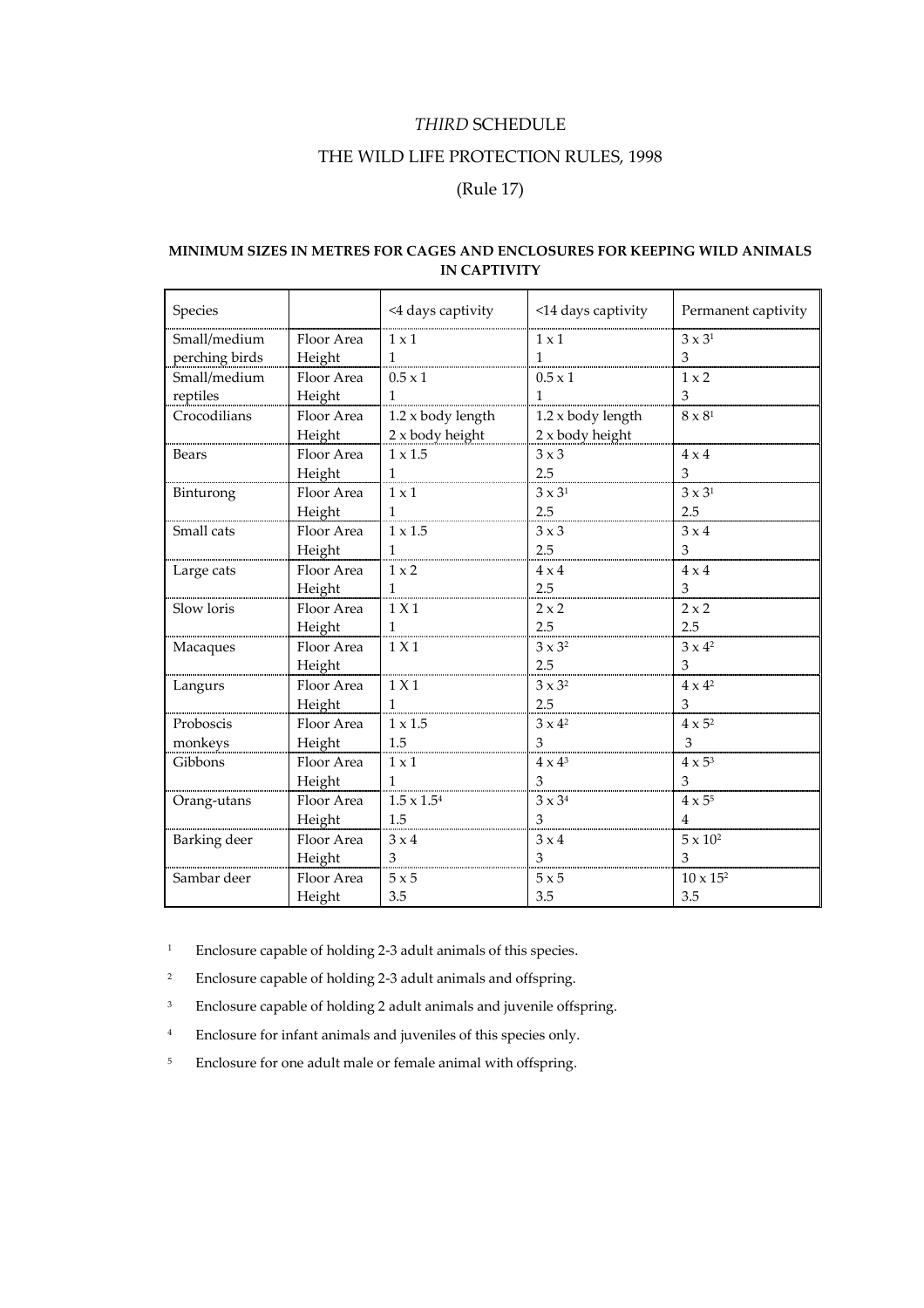#### FOURTH SCHEDULE

## THE WILD LIFE PROTECTION RULES, 1998

## **FORM A**

## $(Rule 38(1))$

## FORM FOR COMPOUNDING OF OFFENCES

(Address of officer making the offer to compound)

| Ref   |  |
|-------|--|
| Date: |  |

 $\begin{tabular}{ll} To & \texttt{::} & \texttt{...} & \texttt{...} \\ \hline \end{tabular}$ 

#### OFFER TO COMPOUND OFFENCE

It appears to me on information received and upon investigation, that you have committed the following offence:

|    | Relevant Provision of the Law                                         |                                                                                                                                                                                                                                                                                                                                                                                                                |
|----|-----------------------------------------------------------------------|----------------------------------------------------------------------------------------------------------------------------------------------------------------------------------------------------------------------------------------------------------------------------------------------------------------------------------------------------------------------------------------------------------------|
|    | Dale of Offence                                                       | Time :                                                                                                                                                                                                                                                                                                                                                                                                         |
|    | Place of Offence                                                      |                                                                                                                                                                                                                                                                                                                                                                                                                |
|    | Particulars of Offence                                                |                                                                                                                                                                                                                                                                                                                                                                                                                |
| 2. | above-quoted office. An official receipt will be issued upon payment. | You ate hereby informed that by virtue of the powers vested in me by section 47(1) of the Wild Life<br>Protection Ordinance, 1998, I am prepared, and hereby offer, to compound the offence for the total<br>made in cash, or by money order, postal order, cashier's order, banker's order or bank draft made<br>payable to the "Government of Sarawak" and crossed "Account Payee Only" and delivered to the |
| 3. | without further notice.                                               | If the sum stated above is received by the close of business on that date, no further proceedings will<br>be taken against you in respect of the offence. Otherwise, prosecution may be instituted against you                                                                                                                                                                                                 |
|    |                                                                       | * Signature                                                                                                                                                                                                                                                                                                                                                                                                    |
|    |                                                                       | Name                                                                                                                                                                                                                                                                                                                                                                                                           |
|    |                                                                       | Designation                                                                                                                                                                                                                                                                                                                                                                                                    |

(\* To be signed by the officer authorized to compound, whose name and designation must appear below the signature.)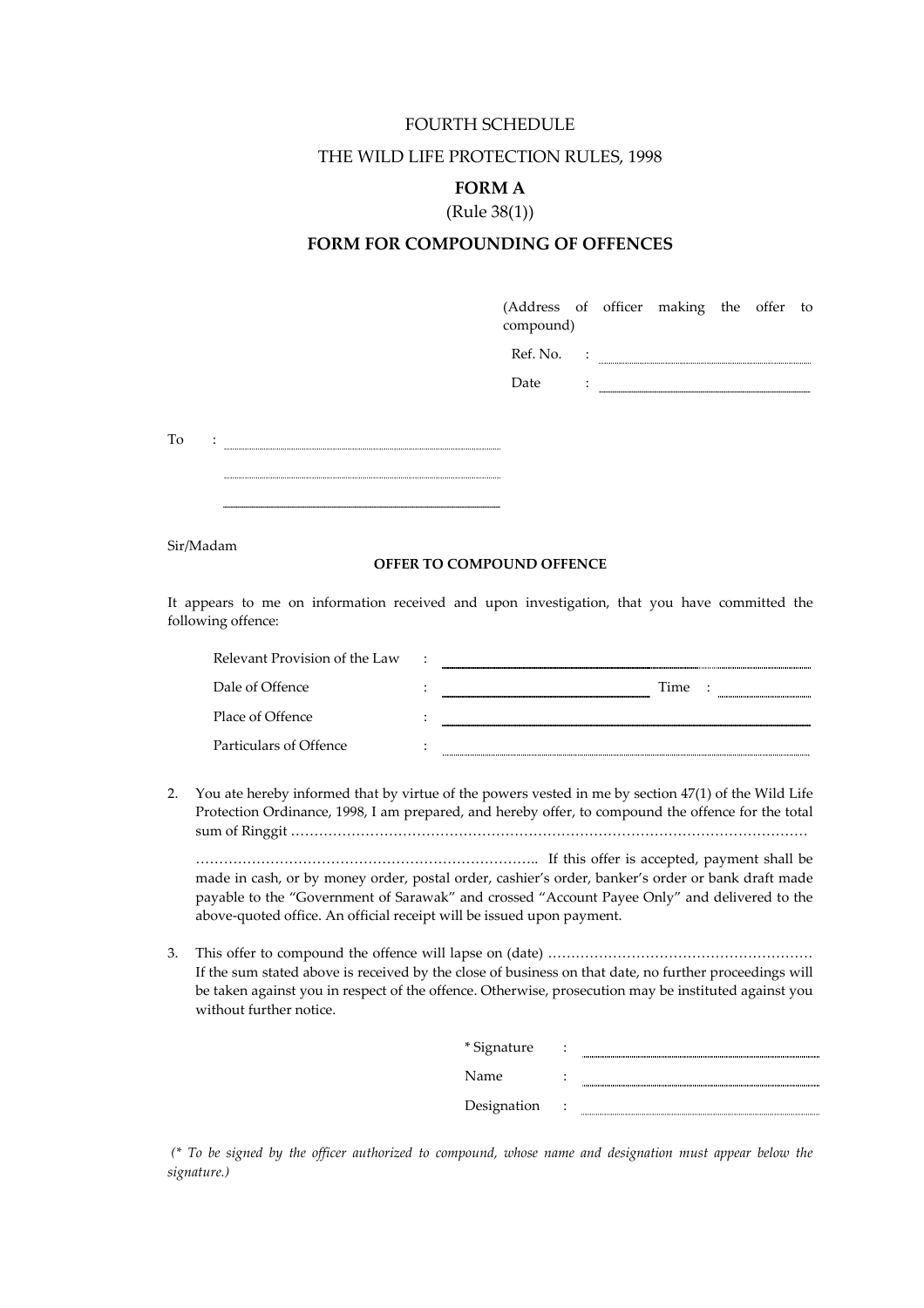THE WILD LIFE PROTECTION RULES, 1998

**FORM B** 

 $(Rule 39(3))$ 

## **FORM FOR PAYMENT**

Date  $\ddot{\phantom{a}}$  :  $\dddot{\phantom{a}}$  ,  $\dddot{\phantom{a}}$  ,  $\dddot{\phantom{a}}$  ,  $\dddot{\phantom{a}}$  ,  $\dddot{\phantom{a}}$  ,  $\dddot{\phantom{a}}$  ,  $\dddot{\phantom{a}}$  ,  $\dddot{\phantom{a}}$  ,  $\dddot{\phantom{a}}$  ,  $\dddot{\phantom{a}}$  ,  $\dddot{\phantom{a}}$  ,  $\dddot{\phantom{a}}$  ,  $\dddot{\phantom{a}}$  ,  $\dddot{\phantom{a}}$  ,  $\dddot{\phantom{a}}$ 

To : The Controller of Wild Life/<br>Chief Wild Life Warden

Sir/Madam,

| Signature            |  |
|----------------------|--|
| Name (Block Letters) |  |
| Identity Card No.    |  |
| Address              |  |
|                      |  |

\* Delete wherever inapplicable.